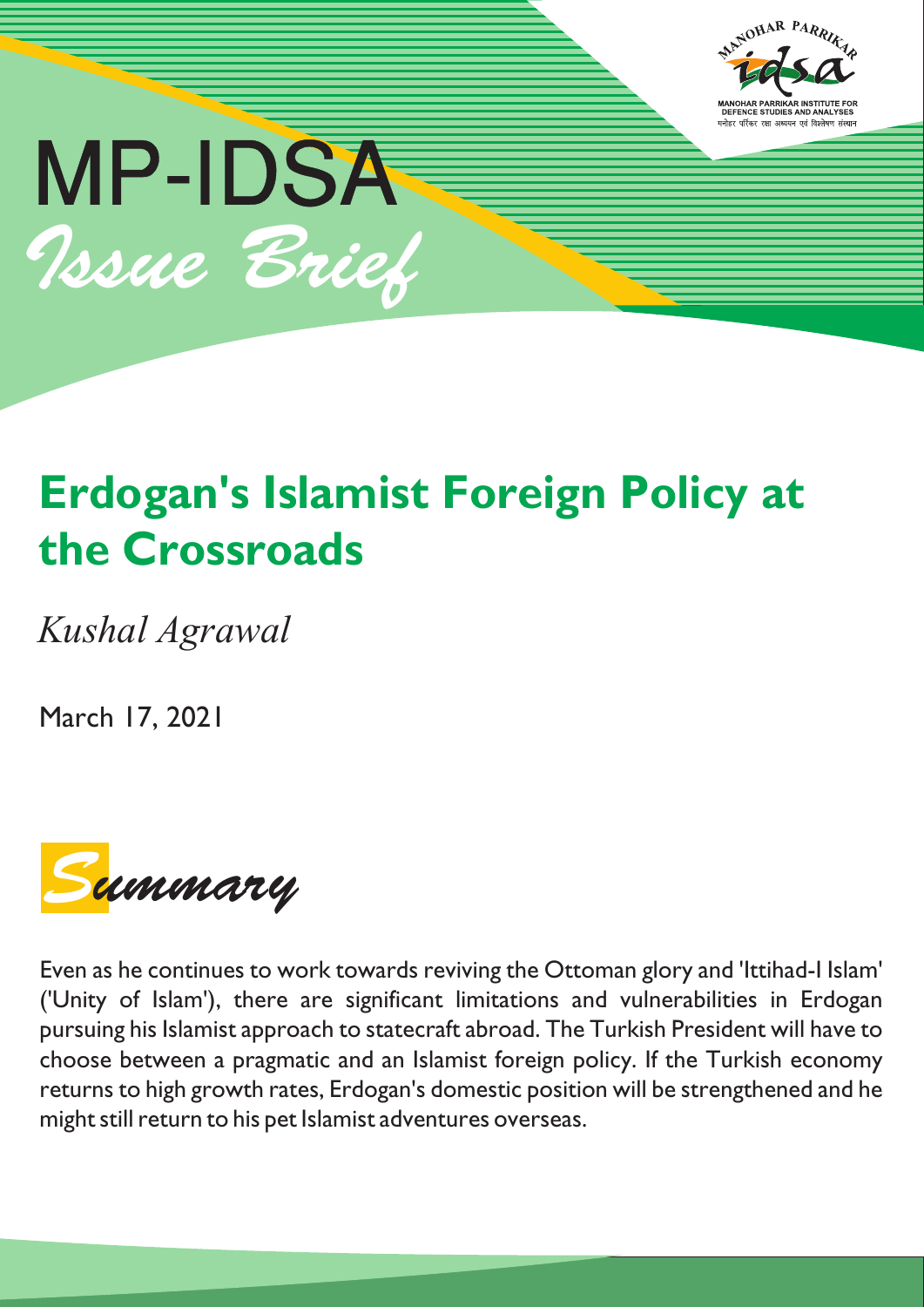In his quest to become the leader of the Muslim world, Turkish President Recep Tayyip Erdogan has in the recent past vehemently opposed the European Union (EU) governments as well as West Asian and North African countries for their policy positions on Islamic issues. Erdogan, for instance, went on an offensive against French President Emmanuel Macron for the latter's perceived Islamophobic stance in the aftermath of beheading of Samuel Paty on October 16, 2020 in Paris. On October 24, 2020, Erdogan spoke against German authorities for raiding the Mevlana mosque in Berlin, closely associated with the Turkish Milli Gorus movement.

Turkey's relations with key Muslim countries like Saudi Arabia and Egypt have also been fraught, given Erdogan's support for the Muslim Brotherhood. Since December 2020, however, Erdogan has been trying to reach out to the European Union and the West, in a possible effort to transform his pan-Islamist foreign policy outlook to a pro-Western Kemalist worldview. The imperative of securing Turkey's interests in a changing geopolitical scenario seems to be behind the change.

# **Political Islam in Turkey**

While Turkey championed pan-Islamist causes after the fall of the Ottoman Empire, the rise of Kemalism post-World War 1 resulted in the West viewing Turkey as a westernised, secularised democracy. <sup>1</sup> But the Islamist undercurrents were always part of the Turkish polity, which was also supported directly or indirectly by the Turkish ruling class.

After World War II, Turkey became a part of NATO in 1952 and thus joined the anticommunist bloc. Communism was the common enemy of the centrist, secular Kemalist political forces and the Islamists, who often enjoyed the support of the Kemalist regimes.

For instance, Prime Minister Suleyman Demirel, who came from a Kemalist nationalist background, formed governments in coalition with Islamist parties in the 1970's. It was only in the 1990's that he started acting against Islamist political forces. Even the Republican People's Party (CHP), which was founded by Kemal Ataturk, formed the 37th government in 1974 in coalition with Necmettin Erbakan's National Salvation Party (MSP).<sup>2</sup>

By the 1990s, Islamist political forces had already become part of the political mainstream. Erbakan, who is considered the father figure of the modern Islamist

<sup>1</sup> <sup>1</sup> Alp Yenen, ["Pan-Islamism](https://encyclopedia.1914-1918-online.net/article/pan-islamism_ottoman_empire) (Ottoman Empire)", *International Encyclopedia of the First World War,* April 14, 2020.

<sup>2</sup> Angel Rabasa and F. Stephen Larrabee, "The Rise of Political Islam in [Turkey",](https://www.rand.org/content/dam/rand/pubs/monographs/2008/RAND_MG726.pdf) *RAND Corporation*, 2008.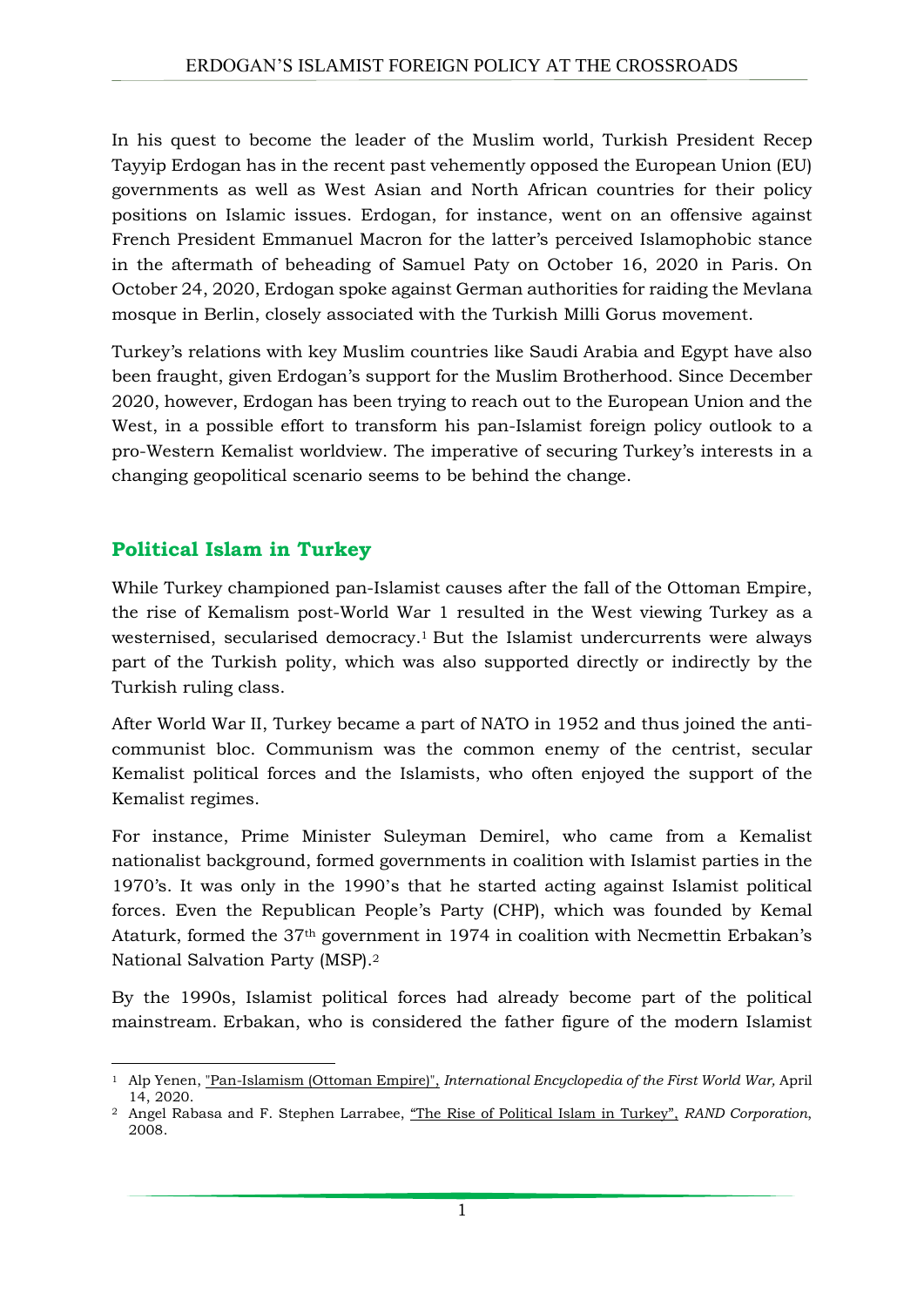polity of Turkey, started the Milli Gorus (National Outlook), a pan-Islamist movement, in 1969.

Many of the founders of Erdogan's ruling Justice and Development Party (AKP) find their roots in Erbakan's Milli Gorus movement.<sup>3</sup> In fact, during his University days, Erdogan was inspired by Erbakan's ideology and joined his National Salvation party's youth wing in the 1970s as a student.<sup>4</sup> Erbakan was Turkey's first Islamist prime minister, although he was in office for only a year. Erbakan used to call the European Union a 'Zionist Christian Club' and was fiercely anti-Western.<sup>5</sup>

The Muslim Brotherhood and Saudi Arabia have also played a big role in Turkey's path to Islamism. Institutionalised funding was provided from Riyadh while members of Turkey's political establishment had membership of the Saudi-funded Muslim World League. <sup>6</sup> Yusuf al-Qaradawi, the Islamic theologian and the intellectual giant of the Muslim Brotherhood, has been very influential in Turkey. <sup>7</sup> It was Qaradawi who strongly came in defence of Erdogan during the Gezi Park protests in 2013, terming them as foreign conspiracies to destabilise the Turkish government.

Erdogan in 2014, as prime minister, came down heavily on Egyptian President Abdel Fattah Al-Sisi, after Interpol issued an arrest warrant against Qaradawi.<sup>8</sup> Erdogan, during his college days in the 1970s, was part of the National Turkish Student Union (MTTB), which was an anti-communist Islamist student's organization, with links to the Muslim Brotherhood.

# **The Mask of Kemalism**

Erdogan first rose to fame as the mayor of Istanbul from 1994 till 1998 and then climbed up the political ladder in Turkey's mainstream polity. In the post-Ottoman democratic history of Turkey, whenever the overarching Kemalist thought seemed to be sidelined by Islamist ideas by the ruling political class, the Turkish Armed forces deposed the ruling regime through a coup.

It was in the aftermath of the 1997 coup when Erdogan was jailed for hate speech, that he started toeing a line opposite to that of Erbakan's anti-Western thought to

<sup>&</sup>lt;u>.</u> <sup>3</sup> Fulya Atacan, ["Explaining](https://www.tandfonline.com/doi/full/10.1080/14683840500119510?scroll=top&needAccess=true&#_i4) Religious Politics at the Crossroad: AKP‐SP", *Turkish Studies*, 6 (2), pp. 187-199, 2005.

<sup>4</sup> "Recep Tayyip Erdogan: Short Bio of [Presidential](https://www.hurriyetdailynews.com/recep-tayyip-erdogan-short-bio-of-presidential-candidate-in-turkey-elections-133710) Candidate in Turkey Elections", *Hürriyet Daily News*, June 24, 2018.

<sup>5</sup> ["Erbakan's](https://www.economist.com/europe/2011/03/03/erbakans-legacy) Legacy", *The Economist*, March 5, 2011.

<sup>6</sup> Behlül Özkan, "The Cold War-Era Origins of [Islamism](https://www.hudson.org/research/13807-the-cold-war-era-origins-of-islamism-in-turkey-and-its-rise-to-power) in Turkey and Its Rise to Power", *Current Trends in Islamist Ideology*, Volume 22, Hudson Institute, November 5, 2017.

<sup>7</sup> Ibid.

<sup>8</sup> Tulin Daloglu, "Erdogan defends [Brotherhood's](https://www.al-monitor.com/pulse/originals/2014/12/qaradawi-egypt-turkey-interpol-arrest-warrant-brotherhood.html) Qaradawi after arrest warrant", *Al-Monitor*, December 12, 2014.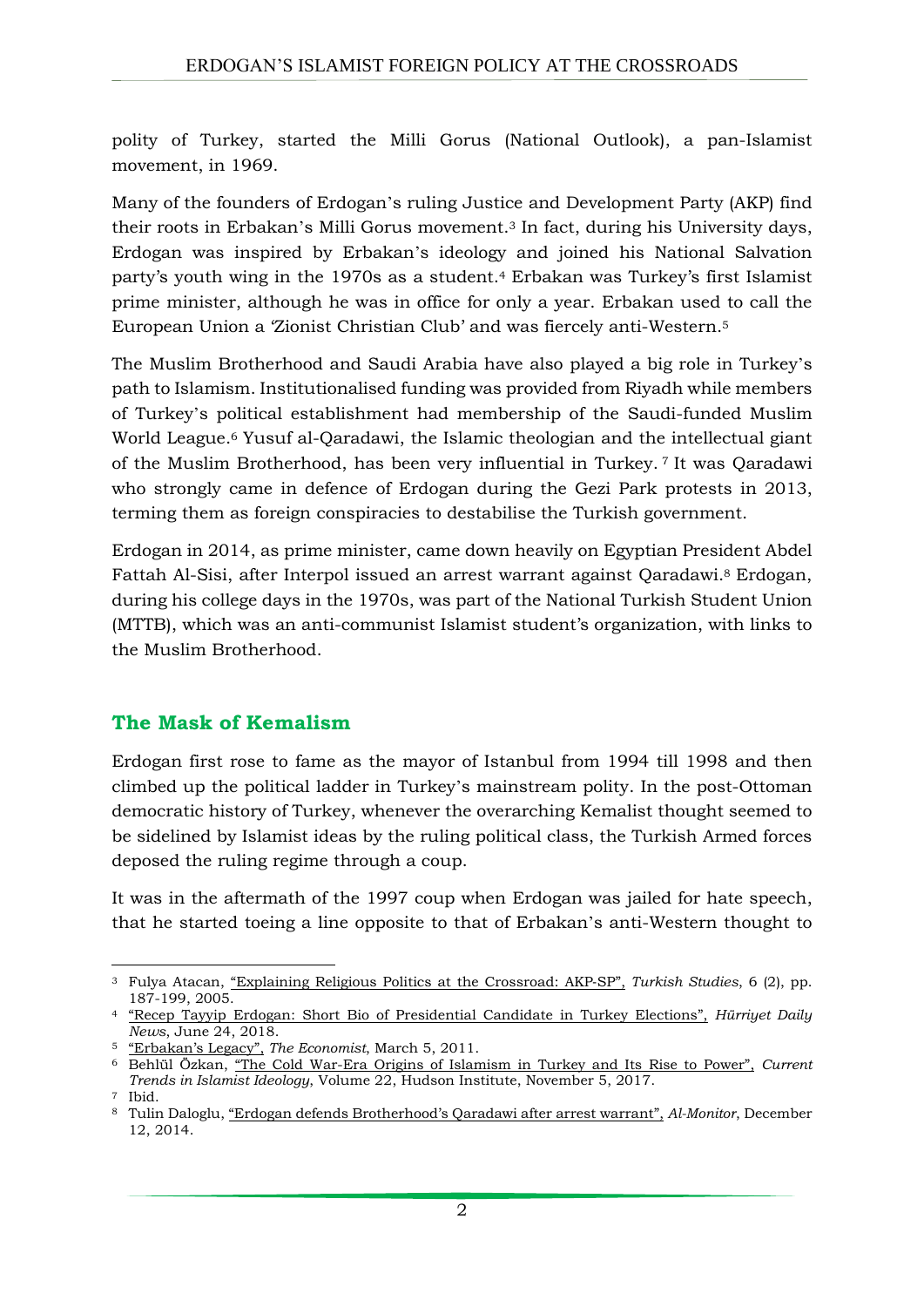avoid a military pushback. <sup>9</sup> He along with his AKP till recent years portrayed themselves to be pro-European Kemalists, to avoid pushback from the Turkish Armed Forces.

The AKP tried to become a mainstream conservative nationalist political force that abided by Kemalist ideals.<sup>10</sup> The mask of pro-Europeanism started to erase after continuous attempts by Turkey to be a part of the EU failed. After the 2011 Arab Spring, Erdogan asserted his support for Islamist political forces in the West Asia and North Africa (WANA) region like Mohammad Morsi in Egypt and the 'Dawn Coalition' in Libya. <sup>11</sup>

### **Erdogan and the Arab World**

The nation closest to Erdogan's idea of Islamic democracy was Egypt, where Hosni Mubarak stepped down after the protests and Mohamed Morsi of the Muslim Brotherhood became President after he won the 2012 Egyptian presidential election. This was viewed as a win for Islamist democracy over military dictatorship.

Erdogan supported the Muslim Brotherhood-led Morsi government so much so that when Morsi was deposed in 2013 by al-Sisi in a military coup, and the latter became the president, Erdogan refused to recognize Sisi as a legitimate ruler of Egypt.<sup>12</sup> When the crackdown on Muslim Brotherhood leadership began under Sisi, many of its leaders and sympathizers relocated to Turkey.<sup>13</sup> Erdogan's support of the Muslim Brotherhood has been one of the main issues of contention between Turkey and its relations with the Arabs.

The UAE, Jordan, Egypt and Saudi Arabia are also on opposing sides of Turkey in Libya. The Arab monarchies are supporting the General Khalifa Haftar-led Libyan National Army. Erdogan, who has regional ambitions in the Eastern Mediterranean, is firmly supporting the Government of National Accord, which has close relations with the Islamists and the Muslim Brotherhood. A pro-Muslim Brotherhood government in Libya will be troublesome for neighbouring Egypt and strategically and ideologically significant for Turkey. Turkey's relations with Saudi Arabia, meanwhile, have been badly affected after the killing of Jamal Khashoggi. 14

1

<sup>9</sup> Uri Friedman, "The [Thinnest-Skinned](https://www.theatlantic.com/international/archive/2016/04/turkey-germany-erdogan-bohmermann/479814/) President in the World", *The Atlantic*, April 26, 2016.

<sup>10</sup> Omer Taspinar, "Turkey: The New [Model?"](https://www.brookings.edu/research/turkey-the-new-model/) Brookings, April 25, 2012.

<sup>11</sup> Soner Cagaptay, ["Erdogan's](https://www.washingtoninstitute.org/policy-analysis/erdogans-failure-nile) Failure on the Nile", *The Washington Institute for Near East Policy*, May 28, 2019; Jonathan Schanzer and Merve Tahiroglu, ["Ankara's](https://www.foreignaffairs.com/articles/turkey/2016-01-25/ankaras-failure) Failure", *Foreign Affairs*, January 25, 2016.

<sup>12</sup> Herb Keinon, "[Erdogan](https://www.jpost.com/diplomacy-and-politics/amid-protests-and-erdogans-toxic-rhetoric-israel-brings-home-families-of-diplomats-in-turkey-363361) slams Egypt's Sisi as 'tyrant' over Cairo policy toward Hamas", *The Jerusalem Post*, July 18, 2014.

<sup>13</sup> "Turkey's relationship with the Muslim [Brotherhood",](https://english.alarabiya.net/features/2013/10/14/Turkey-s-relationship-with-the-Muslim-Brotherhood) *Alarabiya News*, October 14, 2013.

<sup>14</sup> John R. Bradley, "Death of a [Dissident](https://www.spectator.co.uk/article/death-of-a-dissident)", *The Spectator*, October 13, 2018.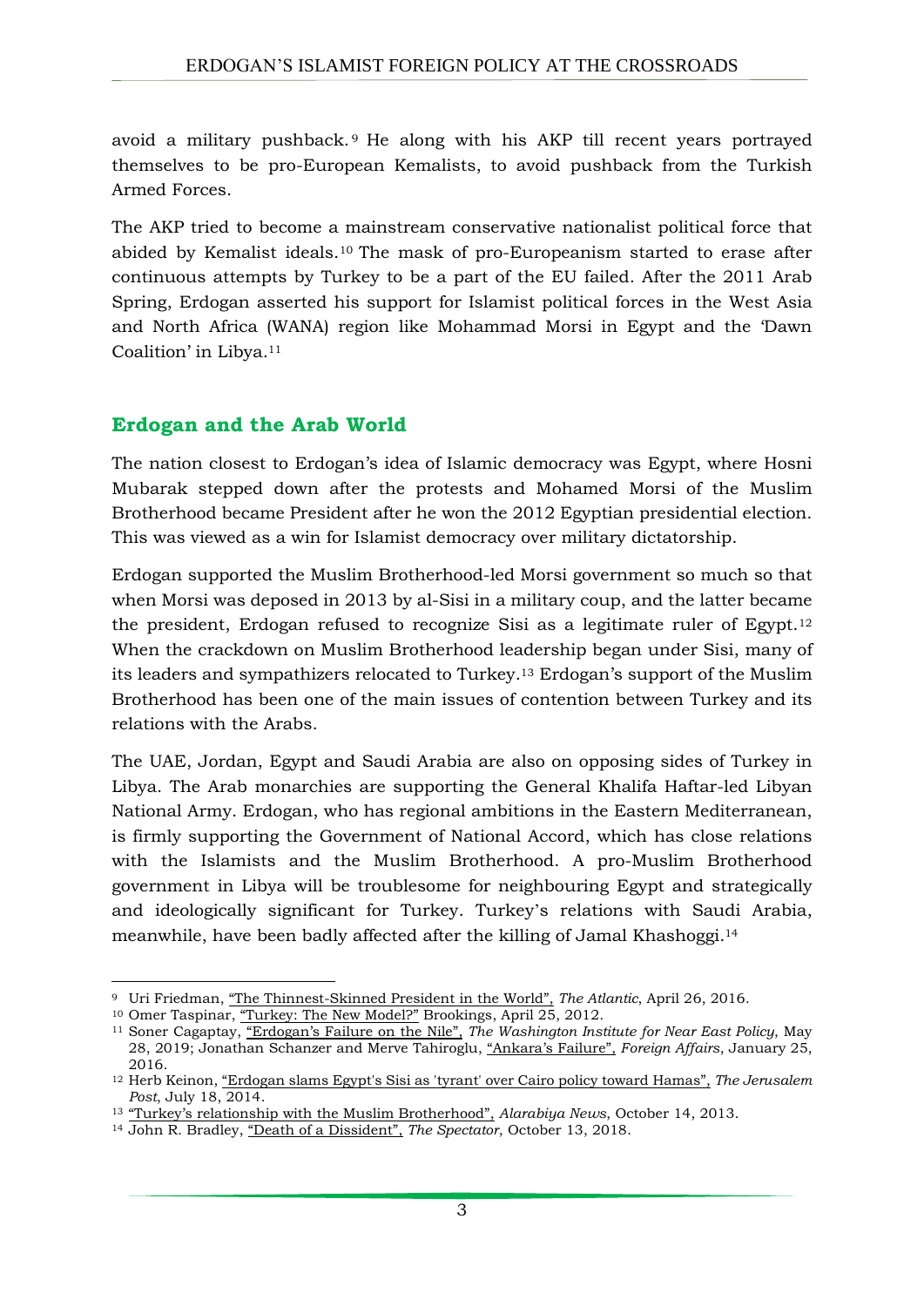Erdogan and the Qatari leadership also have been open about their support to the Muslim Brotherhood and have close connections with its leadership. During the Qatar diplomatic crisis, when the Gulf state was isolated by Saudi Arabia, the UAE and Egypt for its support to the Muslim Brotherhood and Iran, it was Turkey that came to the aid of Qatar.<sup>15</sup> Qatar and Turkey share ideological convergence in not only supporting the Muslim Brotherhood but also other Islamist groups like Hamas.<sup>16</sup> Qatar also opposed Morsi's overthrow, like Turkey.

Turkey's outreach to Iran troubles many Arabian Peninsula states, which view Iran as a threat. Turkey and Iran, apart from being majority Sunni and Shia countries, have differences of views on Syria and Lebanon. But they have tried to co-operate in many other areas and the two nations already have had six meetings of the Turkey Iran High-Level Cooperation Council.<sup>17</sup>

### **The Saviour of the Ummah**

While addressing the Sixth Religious Council meeting of the Presidency of Religious Affairs (DİB) in Ankara in November 2019, Erdogan charged that Muslim countries "look for solutions in the Western capitals for their problems, instead of reaching out to their Muslim brothers and sisters for help." 18

At the UN General Assembly in 2019, Erdogan raked up Kashmir and criticised the international community for not paying attention to the issue. This speech came just a month after the Indian government in August 2019 revoked the special status (Article 370) of Jammu and Kashmir. He also highlighted the issues of intervention in Yemen and Qatar and also the Israeli settlements in the West Bank.<sup>19</sup>

Erdogan has been trying to gather international muscle around the idea of reviving the Muslim Ummah, which other Islamic states like Pakistan and Malaysia have actively supported. Erdogan praised Pakistan PM Imran Khan for raising the voice for Muslim Ummah and the issue of Kashmir at a reception hosted for the participants of the Third Speakers Conference in Istanbul in October 2019.

Turkey, along with Pakistan, Malaysia, Iran and Qatar also tried to create an alternative to the Saudi-dominated Organisation of Islamic Cooperation (OIC) by holding an Islamic summit in Kuala Lumpur in 2019. This angered Riyadh which

<sup>1</sup> <sup>15</sup> "A brief overview of [Qatar-Turkey](https://www.trtworld.com/turkey/a-brief-overview-of-qatar-turkey-ties-21972) ties", *TRT World*, November 26, 2018.

<sup>&</sup>lt;sup>16</sup> "Qatari and Turkish support for Muslim [Brotherhood](https://www.i24news.tv/en/news/international/1601555388-one-hundred-page-report-exposes-qatari-and-turkish-support-for-muslim-brotherhood) network revealed in 100-page report," i24NEWS, October 01, 2020.

<sup>17</sup> Enes Kaplan, "Turkey, Iran to Hold High-Level [Cooperation](https://www.aa.com.tr/en/middle-east/turkey-iran-to-hold-high-level-cooperation-meeting/1965989) Meeting", *Anadolu Agency*, September 7, 2020.

<sup>18</sup> "[President](https://www.dailysabah.com/politics/2019/11/28/president-erdogan-decries-divide-in-the-muslim-world) Erdoğan decries divide in the Muslim world", *Daily Sabah*, November 28, 2019.

<sup>19</sup> "Erdoğan [highlights](https://www.dailysabah.com/politics/2019/09/24/erdogan-highlights-global-injustice-urges-world-to-take-action-in-unga-speech) global injustice, urges world to take action in UNGA speech", *Daily Sabah*, September 24, 2019.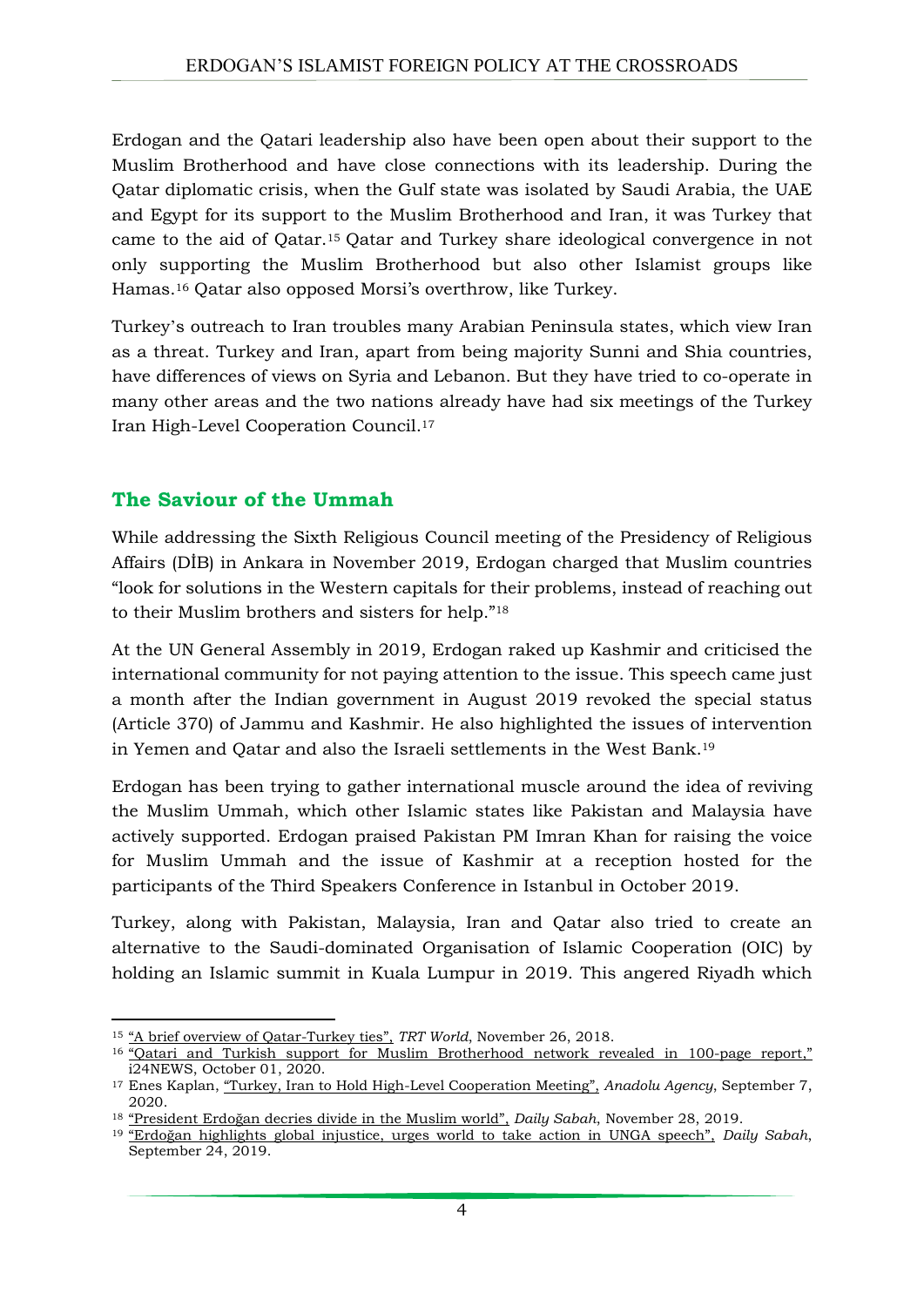then pressured Pakistan to opt-out of the summit. Erdogan, Mahathir Mohammad, Hassan Rouhani and Qatar's Hamad al-Thani participated in the conference. There is a feeling, especially in Turkey and Pakistan, that most of the Arab peninsula monarchs have abandoned the cause of Ummah, especially Palestine and Kashmir.

The Ummah revival, even if it is for geopolitical gains, is quite unrealistic for Turkey as it has problems with many regional Islamic states. Erdogan's quest for control of Mosul is driving a wedge between Turkey and Iran. Iran also backs the Bashar al-Assad regime in Syria which has been fighting with Turkey in the north-western areas.

The AKP once used to say that 'Erdogan is Ummah's dream come true' but with all the regional rivalries that Turkey has been involved in within the Islamic world, it still seems to be a distant dream.

#### **What Lies Ahead**

There are significant limitations and vulnerabilities in Erdogan pursuing his Islamist approach to statecraft abroad. The Turkish economy has been on a freefall as the value of the Lira tumbled to a record low at 8.0 per dollar in October 2020.<sup>20</sup> Even as Turkey registered a 6.7 per cent positive growth in the period July-September 2020, the Turkish economy may be impacted in the medium-to-long term due to high inflation. <sup>21</sup> Erdogan's domestic political problems may worsen if the economy underperforms.

If the high inflation rates sustain for much longer, it may affect the AKP's core voter base, which is mostly rural and conservative. Erdogan is feeling the heat domestically as the opposition CHP is cornering him on economic issues. The CHP won the crucial Istanbul mayoral election in 2019 which the AKP has held for more than a decade.

If the economy doesn't recover fully and the opposition's attack on him sustains till the 2023 presidential elections, Erdogan may face huge anti-incumbency. Sanctions imposed under the Countering America's Adversaries through Sanctions Act (CAATSA) by the Trump administration has made matters worse and even added to the infighting within the AKP ranks. 22

<sup>1</sup> <sup>20</sup> "Lira plummets amid Turkey's foreign policy [adventurism](https://arab.news/c7ptu)", *Arab News*, October 26, 2020.

<sup>21</sup> Aysu Biçer, "[Turkey:](https://www.aa.com.tr/en/economy/turkey-central-bank-hikes-interest-rates/2049173) Central Bank hikes interest rates", *Anadolu Agency*, November 19, 2020; "Turkish inflation edges higher to 15.61% in [January",](https://www.dailysabah.com/business/economy/turkish-inflation-edges-higher-to-1561-in-january) *Daily Sabah*, March 3, 2021.

<sup>22</sup> Orhan Coskun and Ece Toksabay, "Erdogan's AK Party [membership](https://www.reuters.com/article/us-turkey-politics-akparty/erdogans-ak-party-membership-seen-sliding-further-as-dissent-grows-idUSKBN1WC1CR?edition-redirect=in) seen sliding further as dissent [grows",](https://www.reuters.com/article/us-turkey-politics-akparty/erdogans-ak-party-membership-seen-sliding-further-as-dissent-grows-idUSKBN1WC1CR?edition-redirect=in) *Reuters*, September 27, 2019.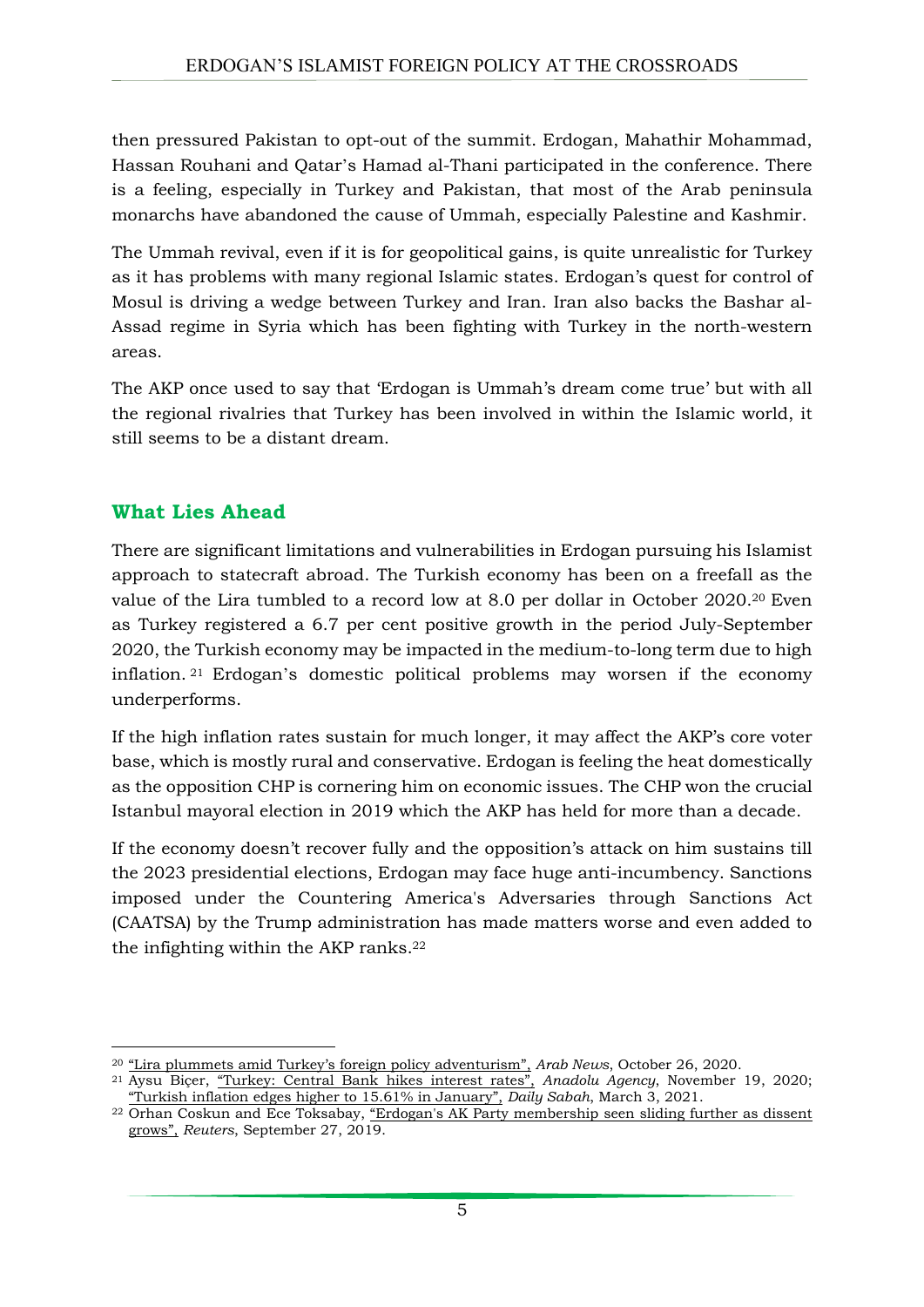Erdogan's Islamist foreign policy will be even more threatened if the Biden administration imposes additional sanctions. <sup>23</sup> The European Union is exasperated over Turkey's meddling in the Eastern Mediterranean against Greece and Cyprus. 24 Biden may plan on keeping US boots in Syria and Erdogan fears that the new US president may be sympathetic towards the Kurdish aspirations. <sup>25</sup> Ahead of the US 2020 elections, Biden even went to the extent of saying he would support the opposition leadership in Turkey.<sup>26</sup>

With the threat of facing complete isolation from the West, especially Europe and the US, Erdogan seems to be trying to mend relations with them. While addressing his party congress on November 21, 2020, Erdogan asserted that his government envisages 'building our future together with Europe.' Recently, an Ambassador was appointed to Israel after nearly 2 years.<sup>27</sup>

Post the imposition of CAATSA sanctions, Russia has stood by Turkey, despite diverging positions on Syria and Libya. Russian Foreign Minister Sergey Lavrov has clarified that Turkey is not a strategic ally but just a close partner with opposing views on regional conflicts.<sup>28</sup> Turkey and Greece, meanwhile, have already resumed dialogue on the Mediterranean crisis.

Even as he continues to work towards reviving the old Ottoman glory and 'Ittihad-I Islam' ('Unity of Islam'), Erdogan will have to choose between a pragmatic vis-à-vis an Islamist foreign policy. If the Turkish economy returns to high growth rates, Erdogan's domestic position will be strengthened and he might still return to his pet Islamist adventures overseas.

<u>.</u>

<sup>23</sup> Selcan Hacaoglu, "Incoming Biden [Administration](https://www.bloomberg.com/news/articles/2021-01-20/incoming-u-s-official-hints-more-turkey-sanctions-are-possible) Hints at More Turkey Sanctions", *Bloomberg*, January 20, 2021.

<sup>24</sup> "EU summit: Turkish [sanctions](https://www.aljazeera.com/news/2020/12/10/eu-summit-turkish-sanctions-on-agenda-as-erdogan-shrugs-threats) on agenda as Erdogan shrugs threats", *Aljazeera*, December 10, 2020.

<sup>25</sup> Aykan Erdemir and Philip Kowalski, "Joe Biden Will Be America's Most [Pro-Kurdish](https://nationalinterest.org/blog/middle-east-watch/joe-biden-will-be-america’s-most-pro-kurdish-president-166909?page=0%2C1) President", *The National Interest*, August 16, 2020.

<sup>26</sup> "Turkey [condemns](https://www.aljazeera.com/news/2020/8/16/turkey-condemns-bidens-criticism-of-autocrat-erdogan) Biden's criticism of 'autocrat' Erdogan", *Aljazeera*, August 16, 2020.

<sup>27</sup> Amberin Zaman, "Turkey opens secret [channel](https://www.al-monitor.com/pulse/originals/2020/11/turkey-ties-israel-biden-trump-s400-saudi-arabia-erdogan.html) to fix ties with Israel", *Al-Monitor*, November 30, 2020. <sup>28</sup> "Russia never [considered](https://www.middleeastmonitor.com/20201015-russia-never-considered-turkey-as-a-strategic-ally-says-lavrov/) Turkey as a strategic ally, says Lavrov", *Middle East Monitor*, October 15, 2020.